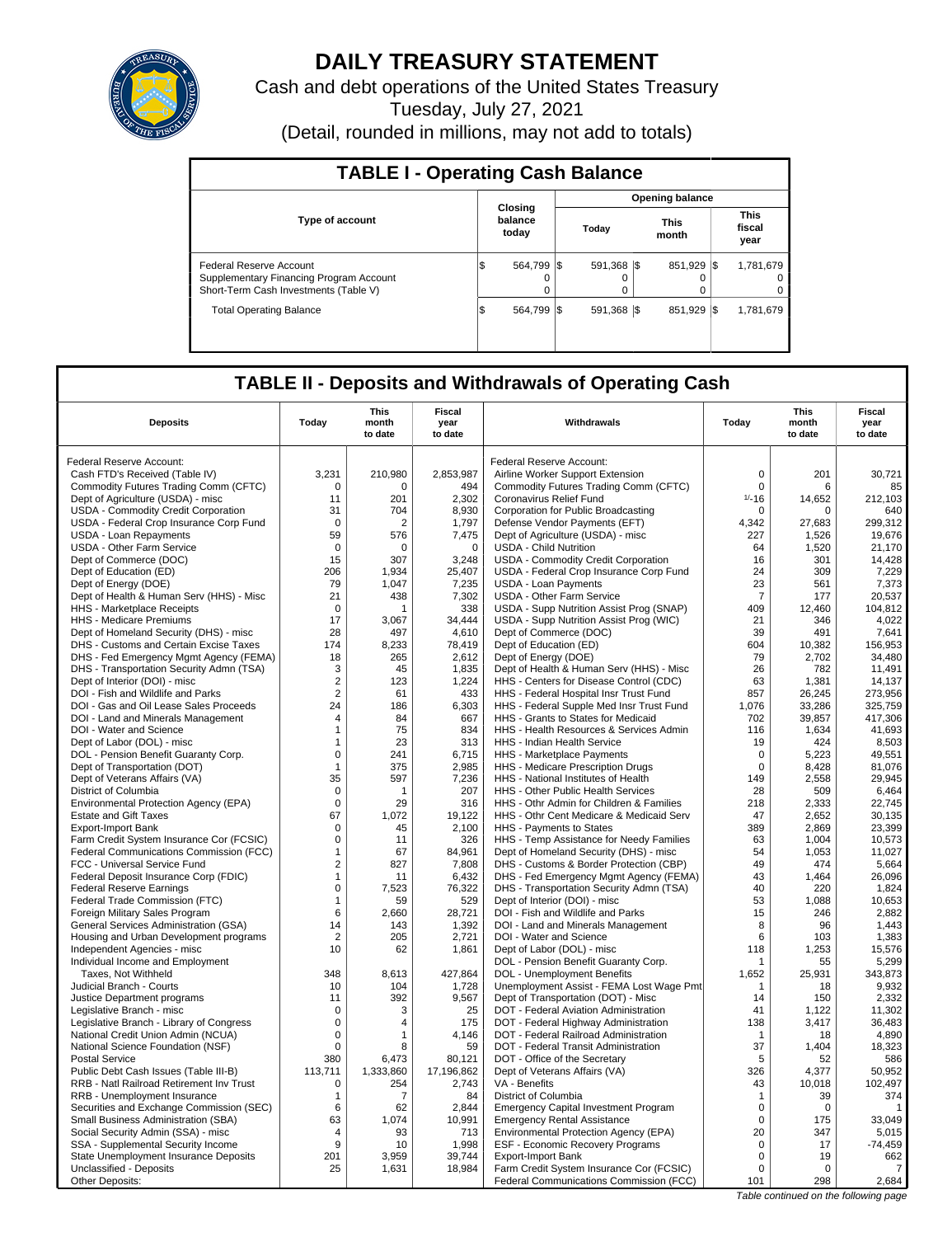# Tuesday, July 27, 2021

|                                                                        |         |                                 |                                    | <b>TABLE II cont. - Deposits and Withdrawals of Operating Cash</b>   |                            |                          |                                    |
|------------------------------------------------------------------------|---------|---------------------------------|------------------------------------|----------------------------------------------------------------------|----------------------------|--------------------------|------------------------------------|
| <b>Deposits</b>                                                        | Today   | <b>This</b><br>month<br>to date | Fiscal<br>year<br>to date          | Withdrawals                                                          | Today                      | This<br>month<br>to date | <b>Fiscal</b><br>year<br>to date   |
| Federal Housing Admin: Note Sales                                      | 61      | 1,651                           | 17.452                             | FCC - Universal Service Fund                                         | $\overline{0}$             | 198                      | 6,783                              |
| Thrift Savings Plan Transfer                                           | 434     | 2,627                           | 39,405                             | Federal Deposit Insurance Corp (FDIC)                                | 4                          | 49                       | 790                                |
|                                                                        |         |                                 |                                    | Federal Employees Insurance Payments                                 | 133                        | 6,522                    | 72,931                             |
|                                                                        |         |                                 |                                    | Federal Salaries (EFT)                                               | 443                        | 15,620                   | 171,893                            |
|                                                                        |         |                                 |                                    | Federal Trade Commission (FTC)                                       | $\Omega$                   | 20                       | 451                                |
|                                                                        |         |                                 |                                    | General Services Administration (GSA)                                | 97                         | 2.040                    | 22.074                             |
|                                                                        |         |                                 |                                    | Housing and Urban Development programs                               | 105                        | 5,740                    | 59,562                             |
|                                                                        |         |                                 |                                    | Independent Agencies - misc                                          | 19                         | 296                      | 3,185                              |
|                                                                        |         |                                 |                                    | <b>Interest on Treasury Securities</b>                               | 0                          | 4,439                    | 225,054                            |
|                                                                        |         |                                 |                                    | IRS - Advanced Child Tax Credit (EFT)                                | $\Omega$                   | 12,721                   | 12,721                             |
|                                                                        |         |                                 |                                    | IRS - Economic Impact Payments (EFT)                                 | $\mathbf{1}$               | 1,034                    | 441,364                            |
|                                                                        |         |                                 |                                    | IRS Tax Refunds Business (EFT)                                       | 25                         | 1,592                    | 25,342                             |
|                                                                        |         |                                 |                                    | IRS Tax Refunds Individual (EFT)                                     | 209                        | 12,219                   | 314,910                            |
|                                                                        |         |                                 |                                    | Judicial Branch - Courts                                             | 5                          | 126                      | 1,473                              |
|                                                                        |         |                                 |                                    | Justice Department programs                                          | 107                        | 1,587                    | 17,345                             |
|                                                                        |         |                                 |                                    | Legislative Branch - misc                                            | 1                          | 72                       | 1,028                              |
|                                                                        |         |                                 |                                    | Legislative Branch - Library of Congress                             | $\mathbf{1}$               | 21                       | 636                                |
|                                                                        |         |                                 |                                    | <b>NASA</b>                                                          | 99                         | 1,344                    | 16,398                             |
|                                                                        |         |                                 |                                    | National Credit Union Admin (NCUA)                                   | $\Omega$                   | 7                        | 1,845                              |
|                                                                        |         |                                 |                                    | National Science Foundation (NSF)                                    | $\Omega$                   | 610                      | 5,384                              |
|                                                                        |         |                                 |                                    | Postal Service Money Orders and Other                                | 142                        | 2,736                    | 35,133                             |
|                                                                        |         |                                 |                                    | Public Debt Cash Redemp. (Table III-B)                               | 123,645                    | 1,366,442                | 15,988,145                         |
|                                                                        |         |                                 |                                    | Railroad Retirement Board (RRB) - misc                               | 2                          | 3                        | 40                                 |
|                                                                        |         |                                 |                                    | RRB - Benefit Payments                                               | $\mathbf{1}$               | 1,164                    | 11,717                             |
|                                                                        |         |                                 |                                    | Securities and Exchange Commission (SEC)                             | 5                          | 119                      | 1,004                              |
|                                                                        |         |                                 |                                    | Small Business Administration (SBA)                                  | 5.556                      | 63.128                   | 536.820                            |
|                                                                        |         |                                 |                                    | Social Security Admin (SSA) - misc                                   | 12                         | 323                      | 3,832                              |
|                                                                        |         |                                 |                                    | <b>SSA - Benefits Payments</b>                                       | 47                         | 63,810                   | 811,087                            |
|                                                                        |         |                                 |                                    | SSA - Supplemental Security Income                                   | 6                          | 4,502                    | 45,647                             |
|                                                                        |         |                                 |                                    | <b>Transportation Services</b>                                       | $\Omega$                   | $\Omega$                 | $\Omega$                           |
|                                                                        |         |                                 |                                    | Other Withdrawals:                                                   |                            |                          |                                    |
|                                                                        |         |                                 |                                    | <b>TARP</b>                                                          | 32                         | 32                       | 440                                |
|                                                                        |         |                                 |                                    | Thrift Savings Plan Transfer                                         | 1,305                      | 20,553                   | 64,868                             |
|                                                                        |         |                                 |                                    | Unclassified                                                         | 1,548                      | 19,545                   | 277,267                            |
| <b>Total Other Deposits</b><br>Change in Balance of Uncollected        | 495     | 6,484                           | 70,121                             | Total, Other Withdrawals                                             | 2,885                      | 68,500                   | 632,754                            |
| Funds                                                                  | 0       | $\mathbf 0$                     | $\mathbf 0$                        |                                                                      |                            |                          |                                    |
| <b>Transfers from Depositaries</b>                                     | 0       | $\mathbf 0$                     | 0                                  | <b>Transfers to Depositaries</b>                                     | $\mathbf 0$                | 0                        | $\mathbf 0$                        |
| <b>Total Federal Reserve Account</b>                                   | 119,337 | 1,605,811                       | 21,168,734                         | <b>Total Federal Reserve Account</b>                                 | 145,907                    | 1,892,941                | 22,385,614                         |
| Short-Term Cash Investments:<br>Transfers from Federal Reserve Account |         |                                 |                                    | Short-Term Cash Investments:<br>Transfers to Federal Reserve Account |                            |                          |                                    |
| (Table V)                                                              |         |                                 | 0                                  | (Table V)                                                            | 0                          |                          |                                    |
| Total Deposits (excluding transfers)                                   |         |                                 | 119,337 \$ 1,605,811 \$ 21,168,734 | Total Withdrawals (excluding transfers)                              | £.                         |                          | 145,907 \$ 1,892,941 \$ 22,385,614 |
|                                                                        |         |                                 |                                    | Net Change in Operating Cash Balance                                 | \$<br>$-26,569$ $\sqrt{5}$ |                          | $-287,130$ \$ $-1,216,880$         |
|                                                                        |         |                                 |                                    |                                                                      |                            |                          |                                    |

|       |                                                                                                         |                                                                                                       |                                                                                                                                                                                                                                                                                                                               |                                                                                                                                      |                                              |                                                                                                        | See Footnote                                                                                                                             |  |  |  |  |
|-------|---------------------------------------------------------------------------------------------------------|-------------------------------------------------------------------------------------------------------|-------------------------------------------------------------------------------------------------------------------------------------------------------------------------------------------------------------------------------------------------------------------------------------------------------------------------------|--------------------------------------------------------------------------------------------------------------------------------------|----------------------------------------------|--------------------------------------------------------------------------------------------------------|------------------------------------------------------------------------------------------------------------------------------------------|--|--|--|--|
|       |                                                                                                         |                                                                                                       |                                                                                                                                                                                                                                                                                                                               |                                                                                                                                      |                                              |                                                                                                        |                                                                                                                                          |  |  |  |  |
| Today | <b>This</b><br>month<br>to date                                                                         | <b>Fiscal</b><br>year<br>to date                                                                      | <b>Redemptions</b>                                                                                                                                                                                                                                                                                                            |                                                                                                                                      |                                              | <b>This</b><br>month<br>to date                                                                        | Fiscal<br>year<br>to date                                                                                                                |  |  |  |  |
|       | 280,013<br>111,801<br>27,951<br>11,191<br>$\Omega$<br>150<br>361<br>7,720,600<br>17,887<br>31,810<br>ß. | 8,892,021<br>59,381<br>$\Omega$<br>3,256<br>87,537,872<br>0<br>20<br>99,047<br>337,077<br>104,808,342 | Marketable:<br><b>Bills</b><br><b>Notes</b><br><b>Bonds</b><br><b>Federal Financing Bank</b><br>Nonmarketable:<br>United States Savings Securities<br><b>Government Account Series</b><br>Hope Bonds<br><b>Domestic Series</b><br><b>Foreign Series</b><br><b>State and Local Series</b><br>Other<br><b>Total Redemptions</b> | IS.                                                                                                                                  | 0<br>0<br>41<br>0<br>$\Omega$<br>12<br>2,158 | $1,251,127$ \$<br>75,746<br>O<br>O<br>749<br>7,738,003<br>O<br>O<br>7,035<br>31,784<br>$9,104,445$ \\$ | 13,695,940<br>1,783,253<br>20,143<br>1,209<br>8,692<br>87,276,479<br>$\Omega$<br>71,549<br>72,047<br>336,522<br>103,265,833<br>1,542,509 |  |  |  |  |
|       |                                                                                                         |                                                                                                       |                                                                                                                                                                                                                                                                                                                               |                                                                                                                                      |                                              |                                                                                                        |                                                                                                                                          |  |  |  |  |
|       |                                                                                                         | $81,437$ \$<br>30,001<br>407<br>423,179<br>128<br>2,148<br>537,309                                    | $861,144$ \\$<br>$9,062,909$ \$                                                                                                                                                                                                                                                                                               | <b>TABLE III-A - Public Debt Transactions</b><br>3,940,133<br>3,374,796<br>563,524<br>1,213<br>Net Change in Public Debt Outstanding |                                              | Todav<br>414,052<br>$-388$                                                                             | $121,434$ \$<br>537,698 \$<br>$-41,536$ \\$                                                                                              |  |  |  |  |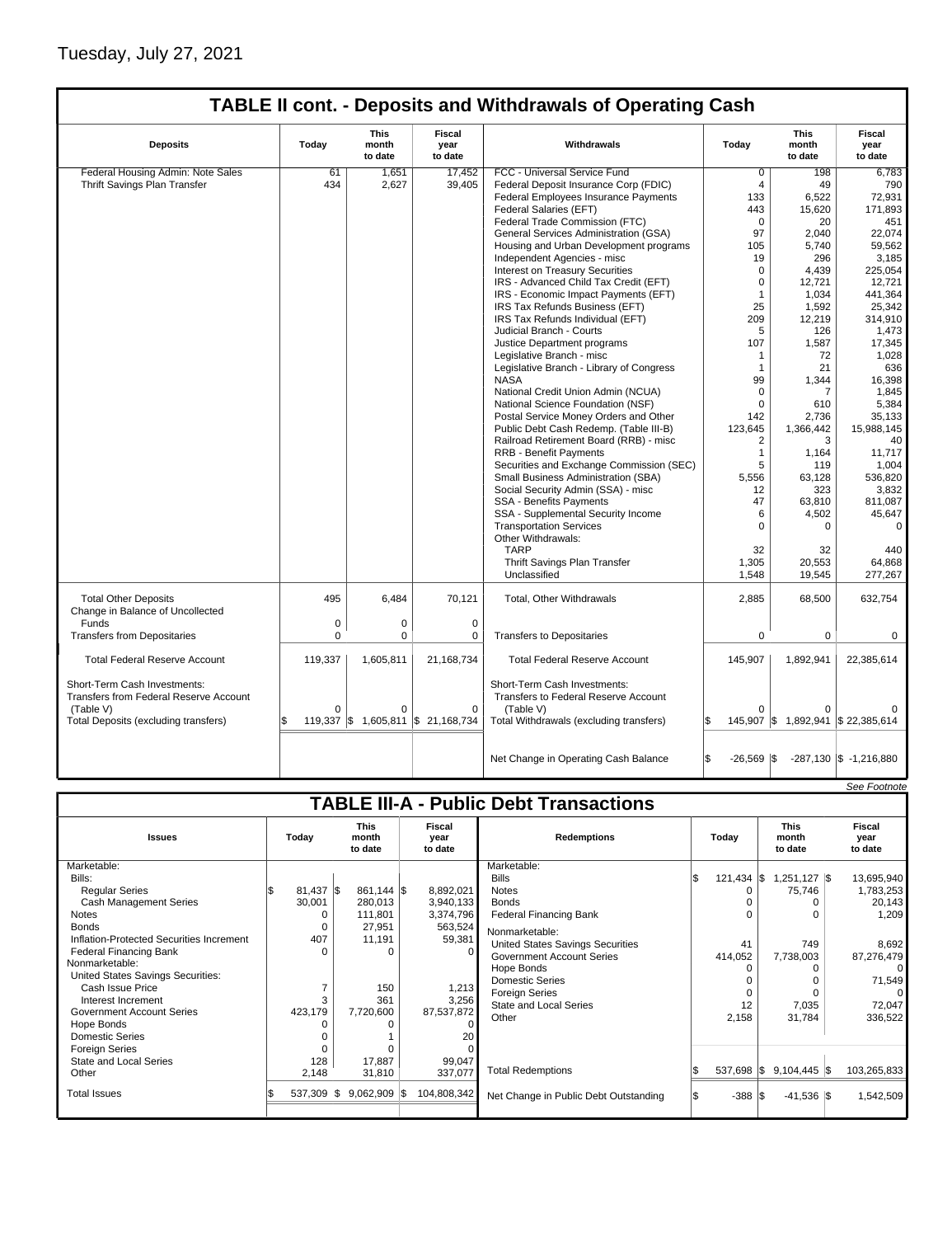| <b>TABLE III-B - Adjustment of Public Debt</b><br><b>Transactions to Cash Basis</b>                                                                                                                                                                                                                          |           |                                                   |            |                                                                       |                                                                     |  |  |                                 |                           |
|--------------------------------------------------------------------------------------------------------------------------------------------------------------------------------------------------------------------------------------------------------------------------------------------------------------|-----------|---------------------------------------------------|------------|-----------------------------------------------------------------------|---------------------------------------------------------------------|--|--|---------------------------------|---------------------------|
| <b>Transactions</b>                                                                                                                                                                                                                                                                                          | Today     |                                                   |            |                                                                       |                                                                     |  |  | <b>This</b><br>month<br>to date | Fiscal<br>year<br>to date |
| Public Debt Cash Issues:<br>Public Debt Issues (Table III-A)<br>Premium on New Issues<br>Discount on New Issues:<br>Bills (-)<br>Bonds and Notes (-)<br>Federal Financing Bank (-)<br>Government Account Transactions (-)<br>Hope Bonds (-)<br>Interest Increment on United States<br>Savings Securities (-) | \$        | 537,309<br>O<br>9<br>0<br>n<br>423,179<br>n<br>3  | l\$        | 9,062,909<br>3.376<br>170<br>103<br>$\Omega$<br>7,720,600<br>0<br>361 | \$104,808,342<br>17,593<br>2,497<br>27,121<br>87,537,872<br>3,256   |  |  |                                 |                           |
| Inflation-Protected Securities Increment<br><b>Total Public Debt Cash Issues</b>                                                                                                                                                                                                                             |           | 407                                               |            | 11,191                                                                | 58,326                                                              |  |  |                                 |                           |
| Deposited in Federal Reserve Account<br><b>Public Debt Cash Redemptions:</b><br>Public Debt Redemptions (Table III-A)<br>Premium on Debt Buyback Operation<br>Discount on Debt Buyback Operation (-)<br>Federal Financing Bank (-)<br>Government Account Transactions (-)<br>Hope Bonds (-)                  | \$<br>l\$ | 113,711<br>537,698<br>0<br>o<br>n<br>414,052<br>O | l\$<br>l\$ | 1,333,860<br>9,104,445<br>0<br>0<br>O<br>7,738,003<br>0               | \$17,196,862<br>\$103,265,833<br>Ω<br>n<br>1.209<br>87,276,479<br>0 |  |  |                                 |                           |
| <b>Total Public Debt Cash Redemptions</b><br>Withdrawn from Federal Reserve Acct.                                                                                                                                                                                                                            | l\$       | $123,645$ $\sqrt{5}$                              |            |                                                                       | 1,366,442 \$15,988,145                                              |  |  |                                 |                           |

| <b>TABLE III-C - Debt Subject to Limit</b>                                        |                           |                                                                                                     |                      |                           |  |  |  |  |  |
|-----------------------------------------------------------------------------------|---------------------------|-----------------------------------------------------------------------------------------------------|----------------------|---------------------------|--|--|--|--|--|
|                                                                                   | Closing                   | Opening balance                                                                                     |                      |                           |  |  |  |  |  |
| <b>Balance Transactions</b>                                                       | balance<br>today          | Today                                                                                               | <b>This</b><br>month | <b>Fiscal</b><br>year     |  |  |  |  |  |
| Debt Held by the Public<br>Intragovernmental Holdings<br><b>Total Public Debt</b> | \$22,289,710<br>6,198,190 | \$22,299,753<br>\$22,329,823<br>6,188,535                                                           |                      | \$21,018,952<br>5,926,439 |  |  |  |  |  |
| Outstanding<br>Less: Debt Not<br>Subiect to Limit:                                | 28,487,900                | 28,488,288                                                                                          | 28,529,436           | 26,945,391                |  |  |  |  |  |
| Other Debt                                                                        | 478                       | 478                                                                                                 | 478                  | 478                       |  |  |  |  |  |
| <b>Unamortized Discount</b>                                                       | 21,235                    | 21,237                                                                                              | 21.376               | 17,271                    |  |  |  |  |  |
| <b>Federal Financing Bank</b>                                                     | 6,053                     | 6,053                                                                                               | 6,053                | 7,262                     |  |  |  |  |  |
| Hope Bonds<br>Plus: Other Debt Subject to Limit<br>Guaranteed Debt of             | 0                         | O                                                                                                   | 0                    | o                         |  |  |  |  |  |
| Government Agencies                                                               | $\Omega$                  | $\Omega$                                                                                            | $\Omega$             | 0                         |  |  |  |  |  |
| <b>Total Public Debt</b><br>Subject to Limit                                      |                           | $\frac{1}{2}$ 28,460,134 $\frac{1}{2}$ 28,460,520 $\frac{1}{2}$ 28,501,528 $\frac{1}{2}$ 26,920,380 |                      |                           |  |  |  |  |  |
| <b>Statutory Debt Limit</b>                                                       | SUSP-1                    | SUSP-1                                                                                              | SUSP-1               | SUSP-1                    |  |  |  |  |  |
|                                                                                   |                           |                                                                                                     |                      |                           |  |  |  |  |  |

| See Footnote |
|--------------|
|              |

| <b>TABLE IV - Federal Tax Deposits</b>                                                                                                                                                                                                        |    |                                                        |     |                                                         |     |                                                                      |  |  |
|-----------------------------------------------------------------------------------------------------------------------------------------------------------------------------------------------------------------------------------------------|----|--------------------------------------------------------|-----|---------------------------------------------------------|-----|----------------------------------------------------------------------|--|--|
| <b>Classification</b>                                                                                                                                                                                                                         |    | Today                                                  |     | <b>This</b><br>month<br>to date                         |     | Fiscal<br>year<br>to date                                            |  |  |
| Withheld Income and Employment Taxes<br>Individual Income Taxes<br><b>Railroad Retirement Taxes</b><br><b>Excise Taxes</b><br><b>Corporation Income Taxes</b><br><b>Federal Unemployment Taxes</b><br>Estate and Gift Taxes & Misc IRS Rcpts. | \$ | $2,434$ $\sqrt{3}$<br>256<br>3<br>494<br>39<br>13<br>1 |     | 194,086<br>5,979<br>416<br>4,562<br>14,968<br>131<br>71 | l\$ | 2,245,565<br>326,213<br>4,353<br>56,347<br>305,348<br>5,616<br>4,422 |  |  |
| Total                                                                                                                                                                                                                                         | \$ | $3,240$ \\$                                            |     | 220,213                                                 | l\$ | 2,947,863                                                            |  |  |
| Cash Federal Tax Deposits:<br><b>Direct</b><br><b>Through Depositaries</b>                                                                                                                                                                    | \$ | $80$ $\overline{\text{s}}$<br>3,151                    |     | 1,787<br>209,193                                        | l\$ | 24,552<br>2,829,434                                                  |  |  |
| <b>Total Cash FTD's</b>                                                                                                                                                                                                                       | \$ | 3,231                                                  | 1\$ | 210,980                                                 | 1\$ | 2,853,987                                                            |  |  |
| <b>Inter-agency Transfers</b>                                                                                                                                                                                                                 |    | 9                                                      |     | 9,232                                                   |     | 93,876                                                               |  |  |
| Total                                                                                                                                                                                                                                         | \$ | $3,240$ \\$                                            |     | 220,213                                                 | İ\$ | 2,947,863                                                            |  |  |
|                                                                                                                                                                                                                                               |    |                                                        |     |                                                         |     |                                                                      |  |  |

|                                              |   |          |                           |          |                 | <i><b>JEE FUULIUIE</b></i> |  |  |
|----------------------------------------------|---|----------|---------------------------|----------|-----------------|----------------------------|--|--|
| <b>TABLE V - Short-Term Cash Investments</b> |   |          |                           |          |                 |                            |  |  |
|                                              |   |          | <b>Type of Depositary</b> |          |                 |                            |  |  |
| <b>Balance Transactions</b>                  | А |          | в                         |          | С               | Total                      |  |  |
|                                              |   |          |                           |          |                 |                            |  |  |
| Opening Balance Today<br>Deposits:           | S | 0        | l\$                       | 0        | I\$<br>0        | IS                         |  |  |
| <b>Transfers to Depositaries</b>             |   | $\Omega$ |                           | $\Omega$ | 0               |                            |  |  |
| <b>Special Direct Investment</b>             |   | O        |                           | 0        | 0               |                            |  |  |
| Term Investment                              |   | O        |                           | $\Omega$ | 0               |                            |  |  |
| Repo Investment                              |   | n        |                           | $\Omega$ | O               |                            |  |  |
| Withdrawals:                                 |   |          |                           |          |                 |                            |  |  |
| <b>Treasury Initiated</b>                    |   | 0        |                           | 0        | 0               |                            |  |  |
| Depositary Initiated                         |   | O        |                           | 0        | 0               |                            |  |  |
| <b>Special Direct Investment</b>             |   | O        |                           | $\Omega$ | 0               |                            |  |  |
| <b>Term Investment</b>                       |   | O        |                           | $\Omega$ | 0               |                            |  |  |
| Repo Investment                              |   | O        |                           | $\Omega$ | O               |                            |  |  |
|                                              |   |          |                           |          |                 |                            |  |  |
| Closing Balance Today                        | S | 0        | l\$                       | 0        | l\$<br>$\Omega$ | I\$                        |  |  |

| <b>TABLE VI - Income Tax Refunds Issued</b> |     |       |     |                                 |     |                           |  |  |
|---------------------------------------------|-----|-------|-----|---------------------------------|-----|---------------------------|--|--|
| <b>Classification</b>                       |     | Today |     | <b>This</b><br>month<br>to date |     | Fiscal<br>year<br>to date |  |  |
| IRS - Advanced Child Tax Credit (Checks)    | I\$ | 0     | 1\$ | 1.923                           | IS. | 1,923                     |  |  |
| IRS - Advanced Child Tax Credit (EFT)       |     | 0     |     | 12.721                          |     | 12,721                    |  |  |
| IRS - Economic Impact Payments (Checks)     |     | 0     |     | 1.330                           |     | 84.613                    |  |  |
| IRS - Economic Impact Payments (EFT)        |     | 1     |     | 1.034                           |     | 441.364                   |  |  |
| IRS Tax Refunds Business (Checks)           |     | 718   |     | 4.229                           |     | 52.516                    |  |  |
| IRS Tax Refunds Business (EFT)              |     | 25    |     | 1,592                           |     | 25.342                    |  |  |
| IRS Tax Refunds Individual (Checks)         |     | 18    |     | 4,305                           |     | 55.531                    |  |  |
| IRS Tax Refunds Individual (EFT)            |     | 209   |     | 12.219                          |     | 314.910                   |  |  |
|                                             |     |       |     |                                 |     |                           |  |  |

### **Daily Treasury Statement Footnotes:**

#### **General Footnotes and Statements:**

This statement summarizes the United States Treasury's cash and debt operations for the Federal Government. Treasury's operating cash is maintained in an account at the Federal Reserve Bank of New York and in short-term cash investments. Treasury minimized and then suspended its short-term cash investment program beginning in November 2008, but anticipates investing again when market conditions warrant. Major information sources include: Federal Reserve Banks, Treasury Regional Financial Centers, Internal Revenue Service Centers, various electronic systems, and information on the Public Debt. Information is presented on a modified cash basis. Deposits are reflected as received and withdrawals are reflected as processed.SOURCE: Bureau of the Fiscal Service, Department of the Treasury. Note: The Daily Treasury Statement (DTS) is available by 4:00 p.m. the following business day on the Fiscal Service website https://fiscal.treasury.gov/reports-statements/dts/. For more information, call the Cash Reporting Branch at 202-874-9789.

#### **TABLE II – Deposits and Withdrawals of Operating Cash**

1/Reported as a negative amount due to a return/reversal of \$16 million.